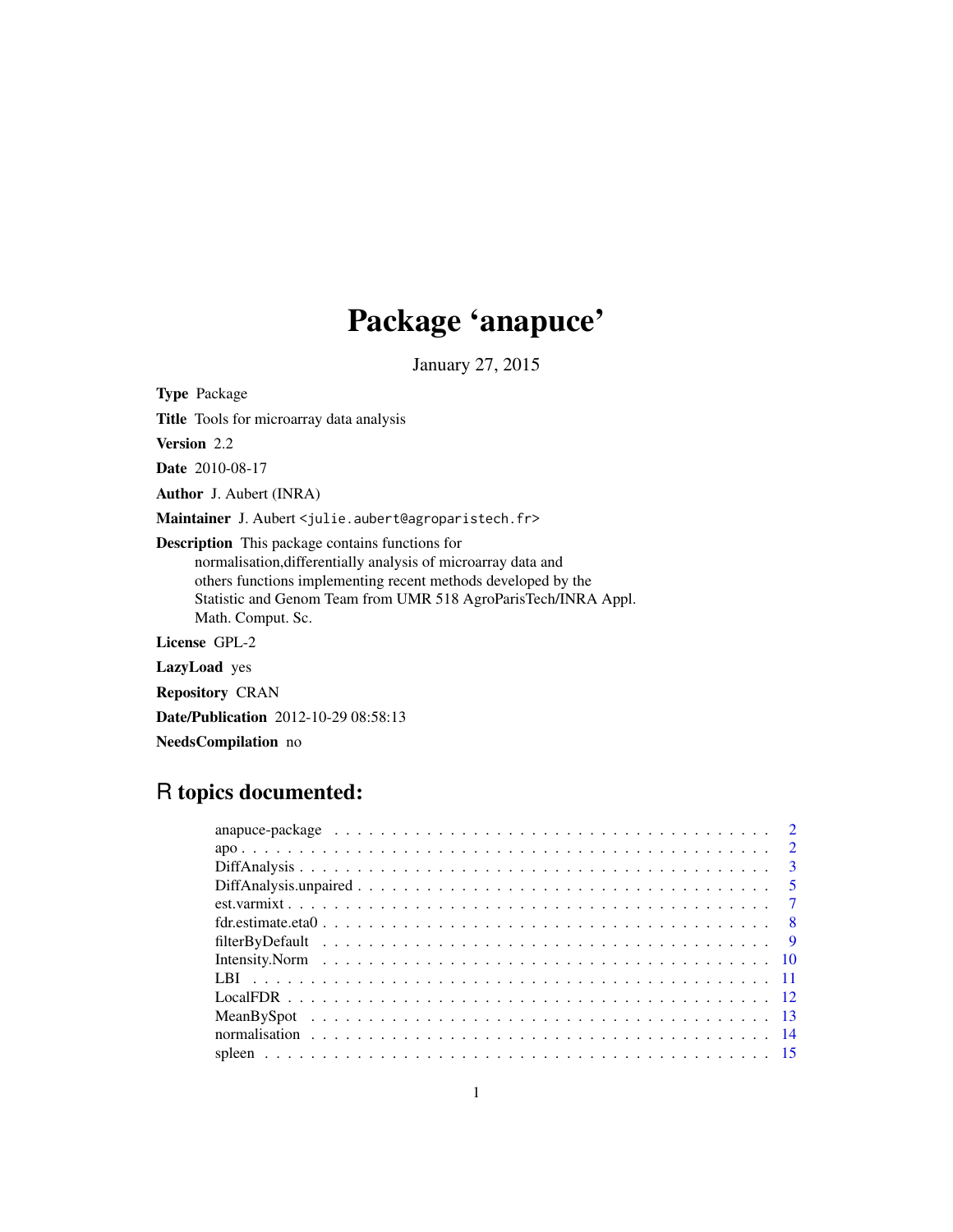#### <span id="page-1-0"></span>**Index** [17](#page-16-0)

#### Description

This package contains functions for normalisation,differentially analysis of microarray data and others functions implementing recent methods developed by the Statistic and Genom Team from UMR 518 AgroParisTech/INRA Appl. Math. Comput. Sc.

#### Details

| Package:  | anapuce    |
|-----------|------------|
| Type:     | Package    |
| Version:  | 2.2.       |
| Date:     | 2010-08-17 |
| License:  | $GPL-2$    |
| LazyLoad: | yes        |

#### Author(s)

INRA, J. Aubert <julie.aubert@agroparistech.fr>

#### References

<http://rwiki.sciviews.org/doku.php?id=packages:cran:anapuce> [http://www.agroparis](http://www.agroparistech.fr/mia/doku.php?id=productions:logiciels)tech. [fr/mia/doku.php?id=productions:logiciels](http://www.agroparistech.fr/mia/doku.php?id=productions:logiciels)

#### See Also

[normalisation](#page-13-1),[DiffAnalysis](#page-2-1), [DiffAnalysis.unpaired](#page-4-1),[LBI](#page-10-1), [LocalFDR](#page-11-1)

apo *Apo AI data*

#### Description

An exemple data set for unpaired data analysis. A dataframe with the normalized Apo data set as used in the original article.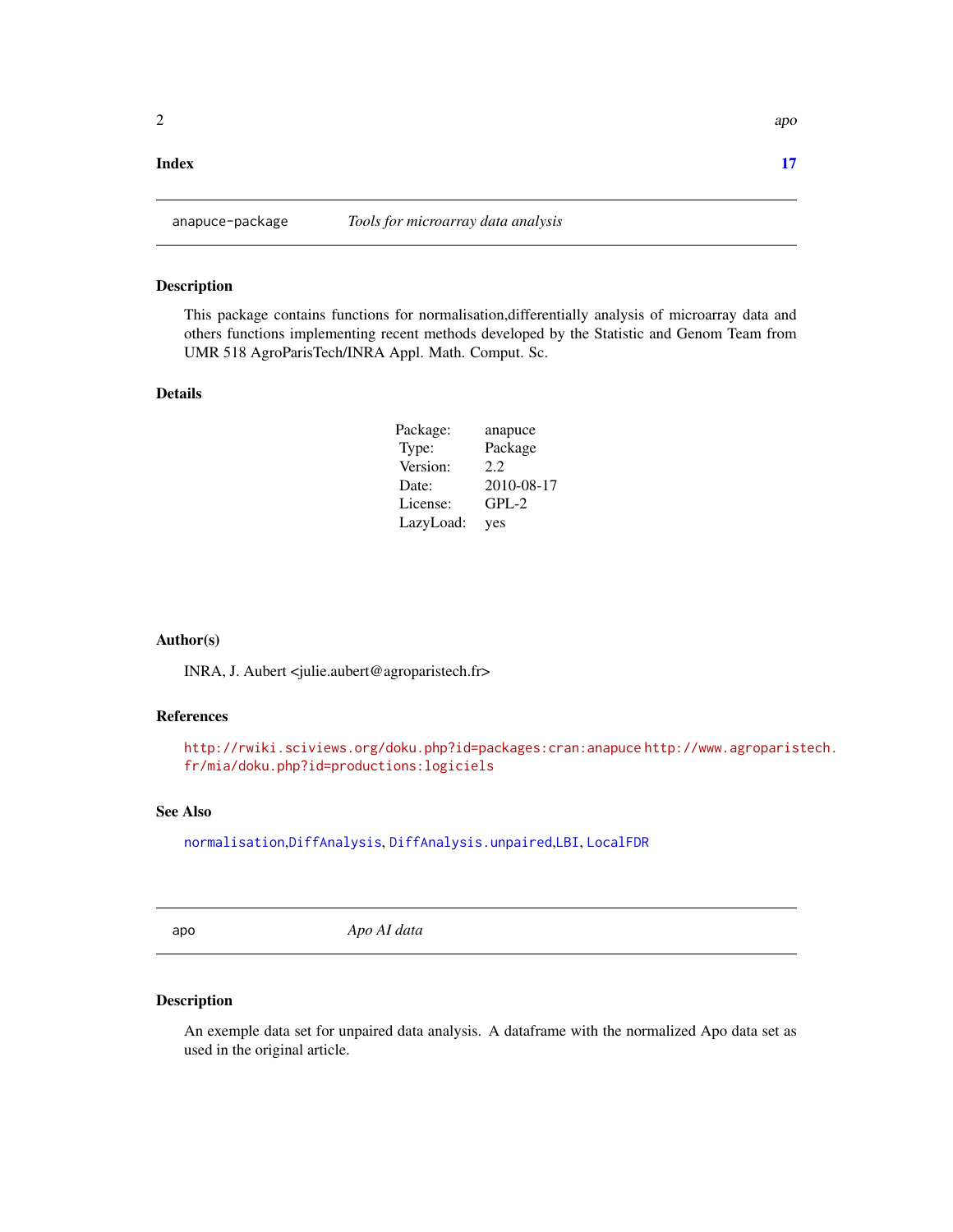#### <span id="page-2-0"></span>DiffAnalysis 3

#### Usage

data(apo)

#### Format

apo is a dataframe. The first column contains gene names. The 8 columns cond1.1 to cond1.8 contain normalized normal mice measurements and the 8 columns cond2.1 to cond2.8 correspond to normalized KO mice measurements

#### References

M.J. Callow, S. Dudoit, E.L. Gong, T.P. Speed, and E.M. Rubin. Microarray expression profiling identifies genes with altered expression in hdl-deficien mice. Genome Res., 10(12) : 2022-9, 2000

#### See Also

[DiffAnalysis.unpaired](#page-4-1)

#### Examples

```
data(apo)
# resApo <- DiffAnalysis.unpaired(apo,n=1,ind.array=1:8,varmixt.meth=TRUE)
# Histogramm of the raw-pvalues
# hist(resApo$PValueVM)
```
<span id="page-2-1"></span>DiffAnalysis *Differential Analysis for paired data*

#### Description

Performs the differential analysis from normalised paired microarray data according to different ways of variance modelling and computes lists of differentially expressed genes according different multiple testing procedures.

#### Usage

```
DiffAnalysis(fileIN = "resNorm.txt", n = 3, ind.array = 1:2, name.A = "A",
name.M = "M.norm", fileOUT = "ListOfGenes.txt",
fileDelete = "GenesOutOfAnalysis.txt", procs = c("bonferroni", "BH"),
alpha = c(0.05, 0.05), dyeswap = TRUE, indDS = c(2), fileID = NULL,
function.trt = NULL, by.var = "ID", varmixt.meth = TRUE, header = TRUE,
sep = "t", sep.write = "t", dec.write = "...
```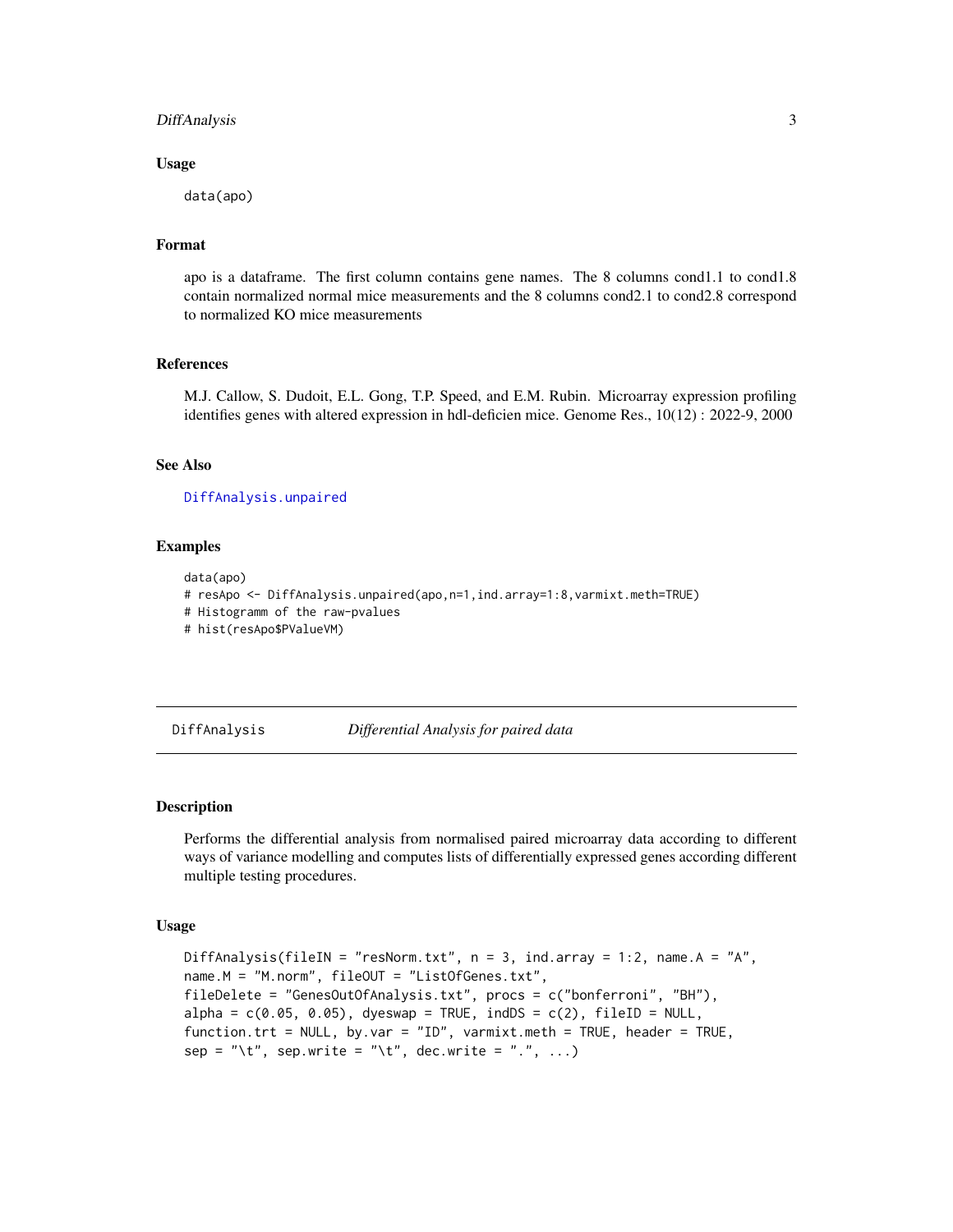#### <span id="page-3-0"></span>Arguments

| fileIN       | normalized data set.                                                                                                                   |
|--------------|----------------------------------------------------------------------------------------------------------------------------------------|
| n            | number of identificant columns.                                                                                                        |
| ind.array    | the indices of arrays to analyze.                                                                                                      |
| name.A       | character string containing a regular expression contained in the columnames<br>corresponding to the A values.                         |
| name.M       | character string containing a regular expression contained in the columnames<br>corresponding to the M values.                         |
| fileOUT      | output data file.                                                                                                                      |
| fileDelete   | output data file containing the list of withdrawn genes.                                                                               |
| procs        | adjusting p-values procedures to be used.                                                                                              |
| alpha        | values of the first type error to be used in the different procedures.                                                                 |
| dyeswap      | logical indicating whether the design is a dye swap.                                                                                   |
| indDS        | index of arrays related to dye swap.                                                                                                   |
| fileID       | file giving information about genes.                                                                                                   |
| function.trt | function to be applied before differential analysis.                                                                                   |
| by.var       | argument passed to function.trt.                                                                                                       |
| varmixt.meth | logical indicating whether to perform the variance modelling proposed by Del-<br>mar et al. (2005).                                    |
| header       | a logical value indicating whether the file contains the names of the variables as<br>its first line. Used in the read.table function. |
| sep          | the field separator string to use in the read, table function.                                                                         |
| sep.write    | the field separator string to use in the write table function.                                                                         |
| dec.write    | the string to use for decimal points in the write.table function.                                                                      |
| $\cdots$     | Further arguments to be passed to read.table.                                                                                          |

## Details

This function performs a differential analysis in the gene-specific and homoscedastic cases. If *varmixt.meth = TRUE*, the method used is the method proposed by Delmar et al. (2005), (the same as coded in the vm.analysis.paired function from the varmixt package.)

## Value

By default these following files are created

- one list of differentially expressed genes by procedure
- The list of withdrawn genes
- The list of all the genes

An R object is returned if function return value is assigned.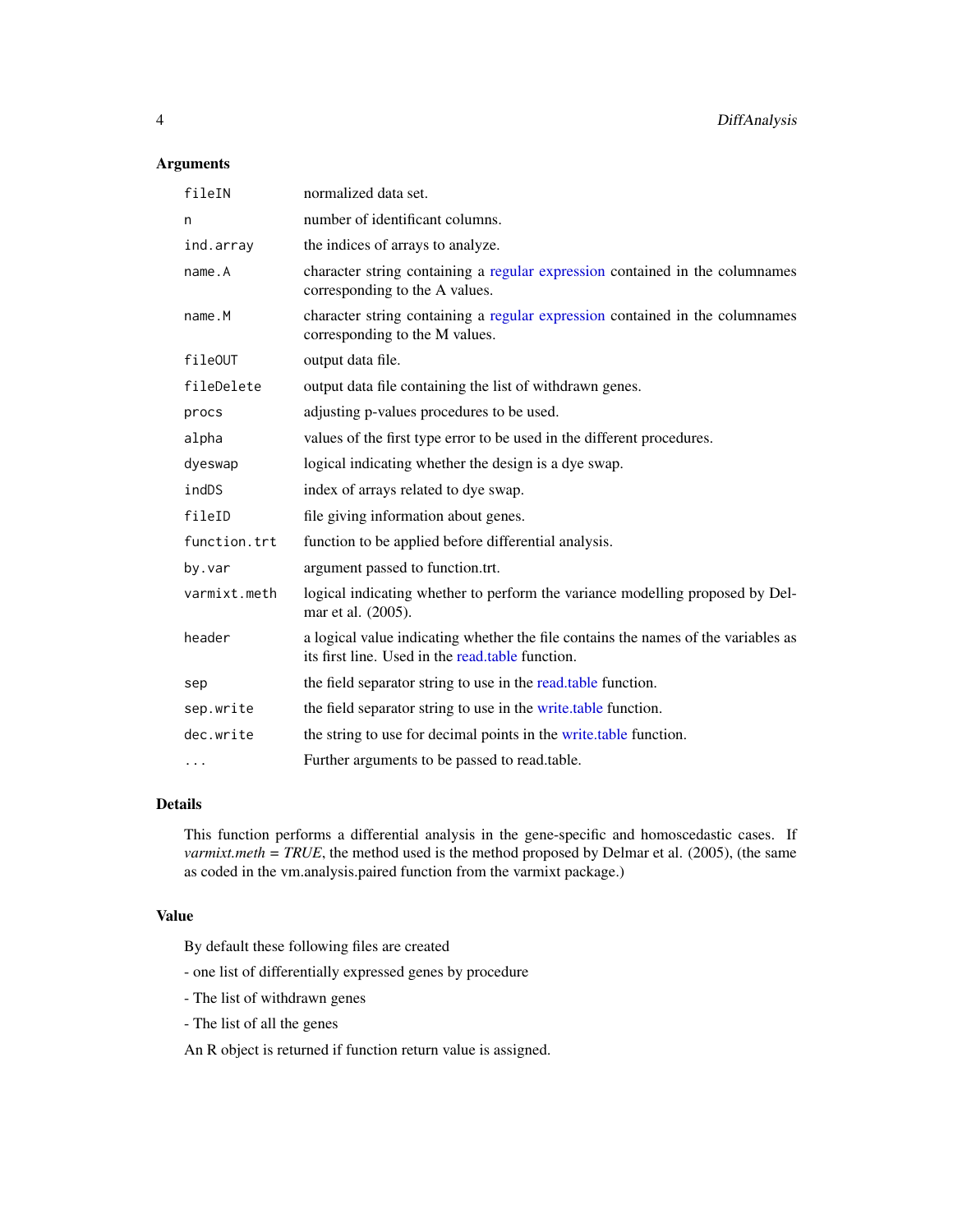#### <span id="page-4-0"></span>Author(s)

J. Aubert

#### References

Delmar, P., Robin, S. and Daudin, J.J., (2005), VarMixt: efficient variance modelling for the differential analysis of replicated gene expression data, *Bioinformatics*, 21,(4), 502–8

Dudoit, S., Yang, Y. H., Callow, M. J. and Speed, T.P., (2002), Statistical methods for identifying differentially expressed genes in replicated cdna microarray experiments, *Statisticia Sinica*, 12, 111–139

#### See Also

[p.adjust](#page-0-0), [MeanBySpot](#page-12-1), [DiffAnalysis.unpaired](#page-4-1)

#### Examples

```
data(spleen)
resSpleen <- DiffAnalysis(spleen,n=1,ind.array=1:6,name.A="A.",name.M="M.",
varmixt.meth=TRUE,dyeswap=TRUE,indDS=c(2,4,6))
# Histogramm of the raw-pvalues
# hist(resSpleen$PValueVM)
```
<span id="page-4-1"></span>DiffAnalysis.unpaired *Differential Analysis for unpaired data*

#### Description

Performs the differential analysis from normalised unpaired data according to different ways of variance modelling and computes lists of differentially expressed genes according different multiple testing procedures.

#### Usage

```
DiffAnalysis.unpaired(fileIN = "resNorm.txt", n = 3, cond1 = "cond1.",
cond2 = "cond2.", fileOUT = "ListOfGenes.txt",
fileDelete = "GenesOutOfAnalysis.txt", procs = c("bonferroni", "BH"),
alpha = c(0.05, 0.05), fileID = NULL, function.trt = NULL,
by.var = "ID", varmixt.meth = TRUE, header = TRUE, sep = "\t",
sep.write = "\setminus t", dec.write = ".", ...)
```
#### Arguments

| fileIN | normalized data set.                                       |
|--------|------------------------------------------------------------|
| n      | number of identificant columns.                            |
| cond1  | a regular expression corresponding to the first condition. |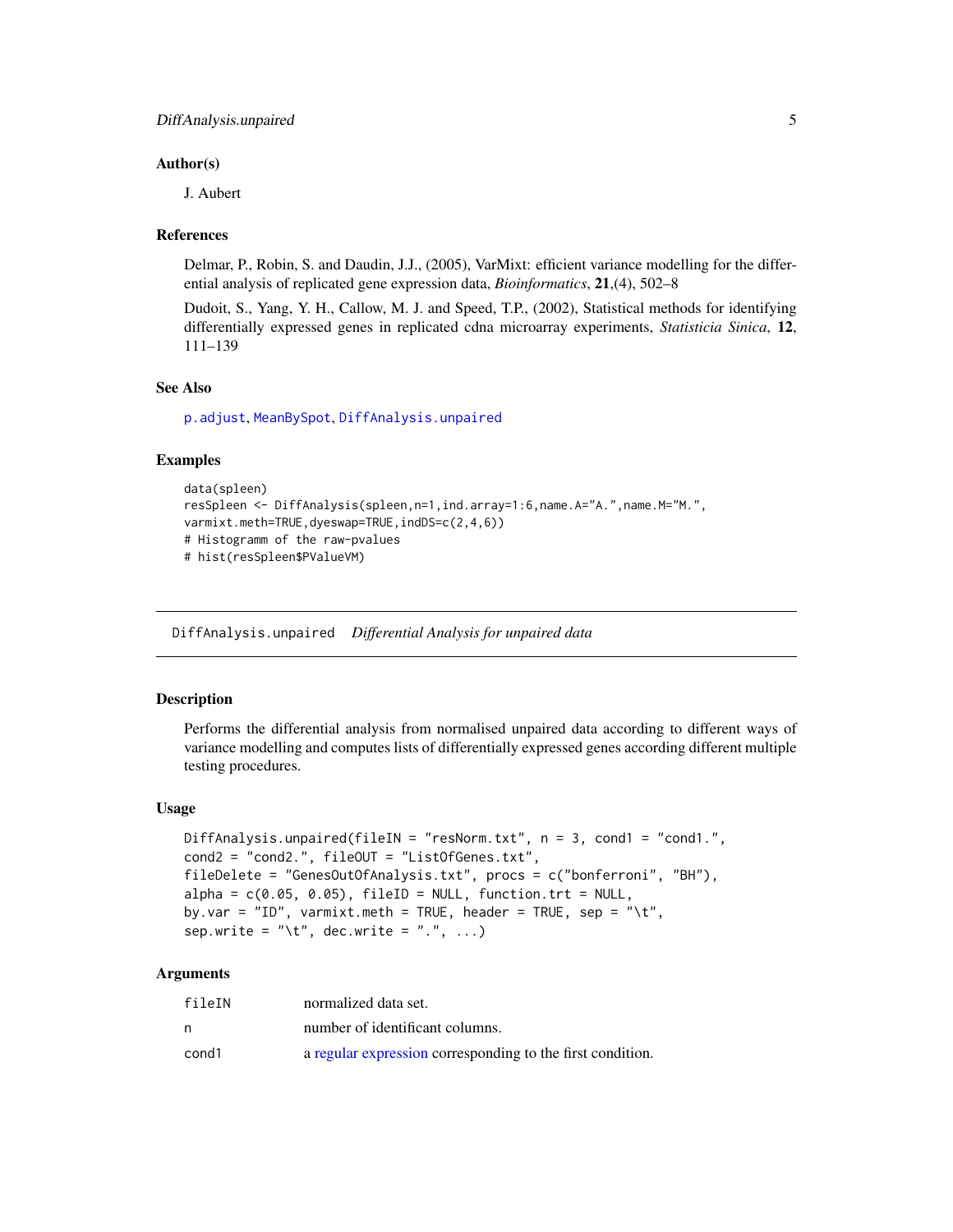<span id="page-5-0"></span>

| cond2        | a regular expression corresponding to the second condition.                                                                            |
|--------------|----------------------------------------------------------------------------------------------------------------------------------------|
| fileOUT      | output data file.                                                                                                                      |
| fileDelete   | output data file containing the list of withdrawn genes.                                                                               |
| procs        | adjusting p-values procedures to be used.                                                                                              |
| alpha        | values of the first type error to be used in the different procedures.                                                                 |
| fileID       | file giving information about genes.                                                                                                   |
| function.trt | function to be applied before differential analysis.                                                                                   |
| by.var       | argument passed to function.trt.                                                                                                       |
| varmixt.meth | logical indicating whether to perform the variance modelling proposed by Del-<br>mar et al. (2005).                                    |
| header       | a logical value indicating whether the file contains the names of the variables as<br>its first line. Used in the read.table function. |
| sep          | the field separator string to use in the read, table function.                                                                         |
| sep.write    | the field separator string to use in the write table function.                                                                         |
| dec.write    | the string to use for decimal points in the write table function.                                                                      |
| .            | Further arguments to be passed to read.table.                                                                                          |
|              |                                                                                                                                        |

#### Details

This function performs a differential analysis in the gene-specific and homoscedastic cases.

If *varmixt.meth = TRUE*, the method used is the method proposed by Delmar et al. (2005), (the same as coded in the vm.analysis function from the varmixt package.)

#### Value

By default these following files are created

- one list of differentially expressed genes by procedure

- The list of withdrawn genes

- The list of all the genes

An R object is returned if function return value is assigned.

#### Author(s)

J. Aubert

#### References

Delmar, P., Robin, S. and Daudin, J.J., (2005), VarMixt: efficient variance modelling for the differential analysis of replicated gene expression data, *Bioinformatics*, 21,(4), 502–8

Dudoit, S., Yang, Y. H., Callow, M. J. and Speed, T.P., (2002), Statistical methods for identifying differentially expressed genes in replicated cdna microarray experiments, *Statisticia Sinica*, 12, 111–139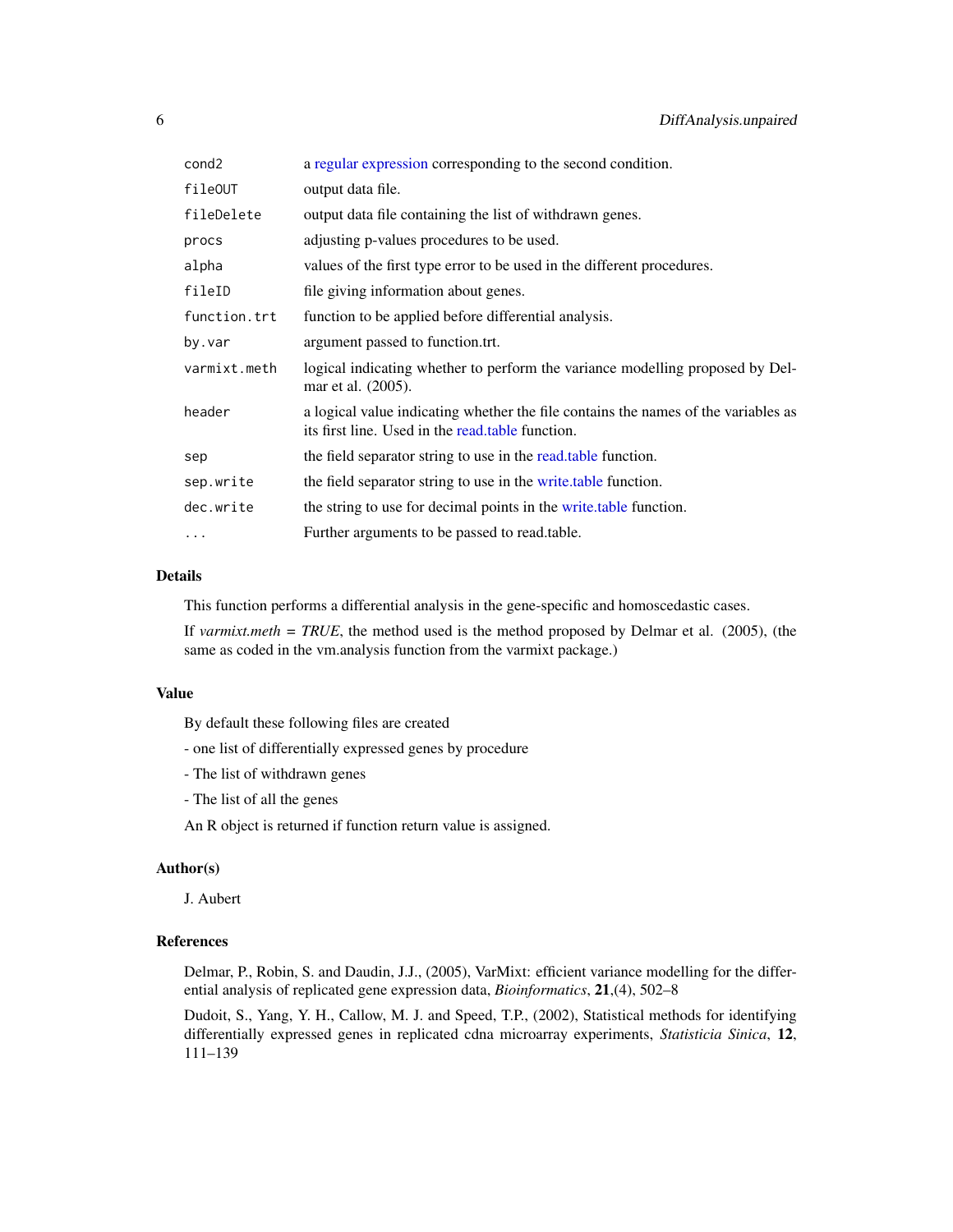#### <span id="page-6-0"></span>est.varmixt 7

# See Also

[p.adjust](#page-0-0), [MeanBySpot](#page-12-1), [DiffAnalysis](#page-2-1)

#### Examples

```
data(apo)
resApo <- DiffAnalysis.unpaired(apo,n=1,ind.array=1:8,varmixt.meth=TRUE)
# Histogramm of the raw-pvalues
# hist(resApo$PValueVM)
```
est.varmixt *Variance Mixture Estimation*

#### Description

Performs variance mixture analysis

#### Usage

est.varmixt(VAR, Kmax, dfreedom)

#### Arguments

| VAR      | vector of estimated variance.                 |
|----------|-----------------------------------------------|
| Kmax     | maximal number of variance components.        |
| dfreedom | degrees of freedom of the estimated variance. |

## Value

a LIST with the following components :

| BIC.crit        | value of the BIC criterion                                                                                                                    |
|-----------------|-----------------------------------------------------------------------------------------------------------------------------------------------|
| p.i             | the probability of each variance component                                                                                                    |
| vars            | variances                                                                                                                                     |
| loglike         | value of the criterion based on Loglikelihood                                                                                                 |
| nmixt           | number of variance components                                                                                                                 |
| tau             | the matrix of posterior probability that a gene belongs to each variance compo-<br>nent. One row per gene, one column per variance component. |
| VM <sub>2</sub> | the variance attributed to each gene according to the MAP rule - Delmar et al.<br>$(2005)$ JRSS                                               |
| VM              | the variance attributed to each gene taking into account the tau values - Delmar<br>et al. (2005) <i>Bioinformatics</i>                       |

#### Author(s)

M-L Martin-Magniette and J. Aubert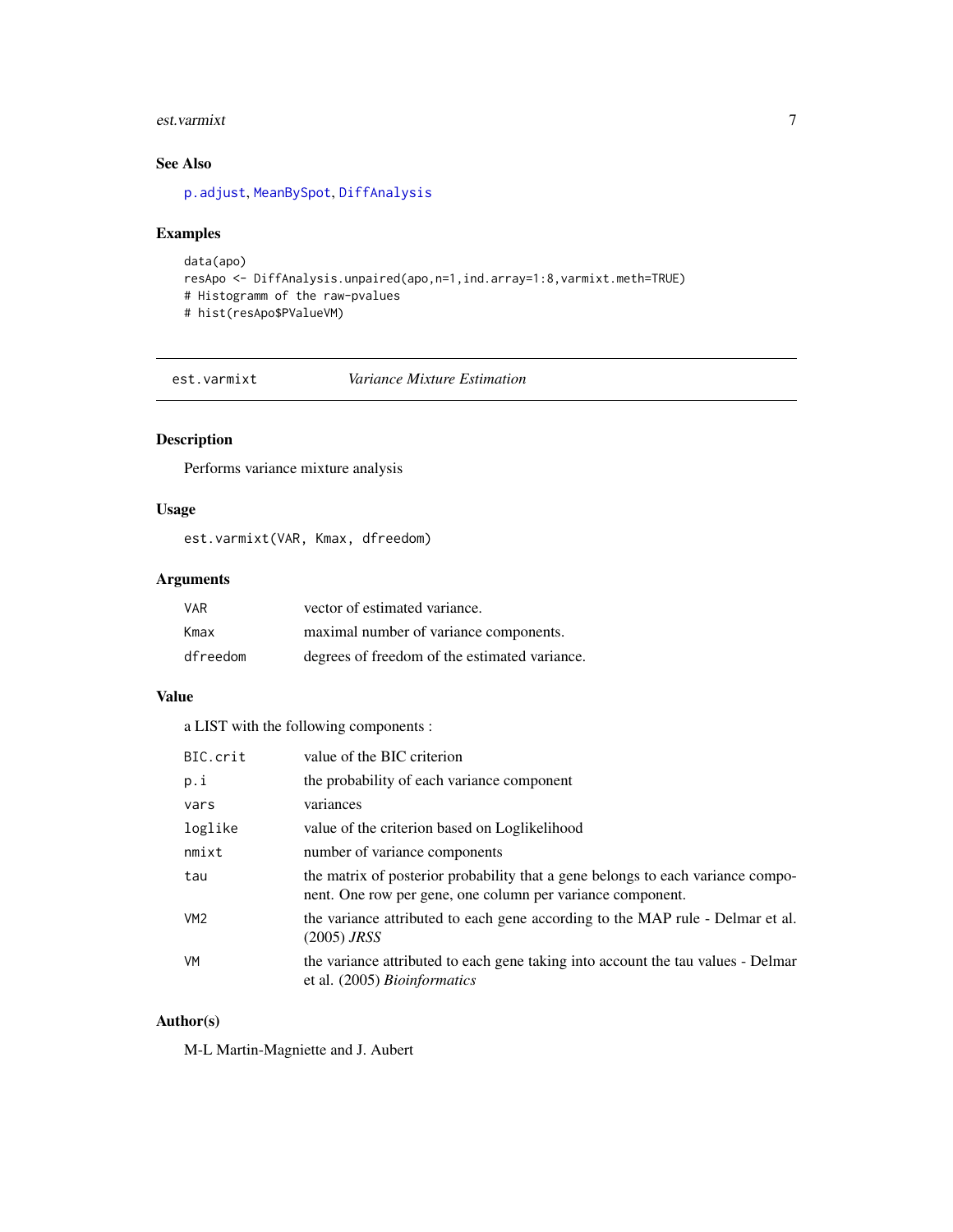#### <span id="page-7-0"></span>References

Delmar P, Robin S, Le Roux D, Daudin J.J (2005), Mixture model on the variance for the differential analysis of gene expression, *JRSS series C*, 54:1, 31-50.

Delmar P, Robin S, Daudin J.J (2005), VarMixt: efficient variance modelling for the differential analysis of replicated gene expression data, *Bioinformatics*, 21(4), 502-8.

#### See Also

[DiffAnalysis](#page-2-1),[DiffAnalysis.unpaired](#page-4-1)

fdr.estimate.eta0 *Estimate the Proportion of Null p-Values*

#### Description

fdr.estimate.eta0 estimates the proportion eta0 of null p-values in a given vector of p-values. This quantity is an important parameter when controlling the false discovery rate (FDR). A conservative choice is  $eta = 1$  but a choice closer to the true value will increase efficiency and power see Benjamini and Hochberg (1995, 2000) and Storey (2002) for details.

#### Usage

```
fdr.estimate.eta0(p, method=c("conservative", "adaptive", "bootstrap",
 "smoother"), lambda=seq(0,0.95,0.05) )
```
#### Arguments

| p      | vector of p-values.                                                                                                                                                                  |
|--------|--------------------------------------------------------------------------------------------------------------------------------------------------------------------------------------|
| method | algorithm used to estimate the proportion of null p-values. Available options are<br>"conservative" (default), "adaptive", "bootstrap", and "smoother".                              |
| lambda | optional tuning parameter vector needed for "bootstrap" and "smoothing" meth-<br>ods (defaults to seq $(0, 0.95, 0.05)$ ) - see Storey (2002) and Storey and Tibshi-<br>rani (2003). |

#### Details

The function fdr.estimate.eta0 provides four algorithms: the "conservative" method always returns eta0 = 1 (Benjamini and Hochberg, 1995), "adaptive" uses the approach suggested in Benjamini and Hochberg (2000), "bootstrap" employs the method from Storey (2002), and "smoother" uses the smoothing spline approach in Storey and Tibshirani (2003).

#### Value

The estimated proportion eta0 of null p-values.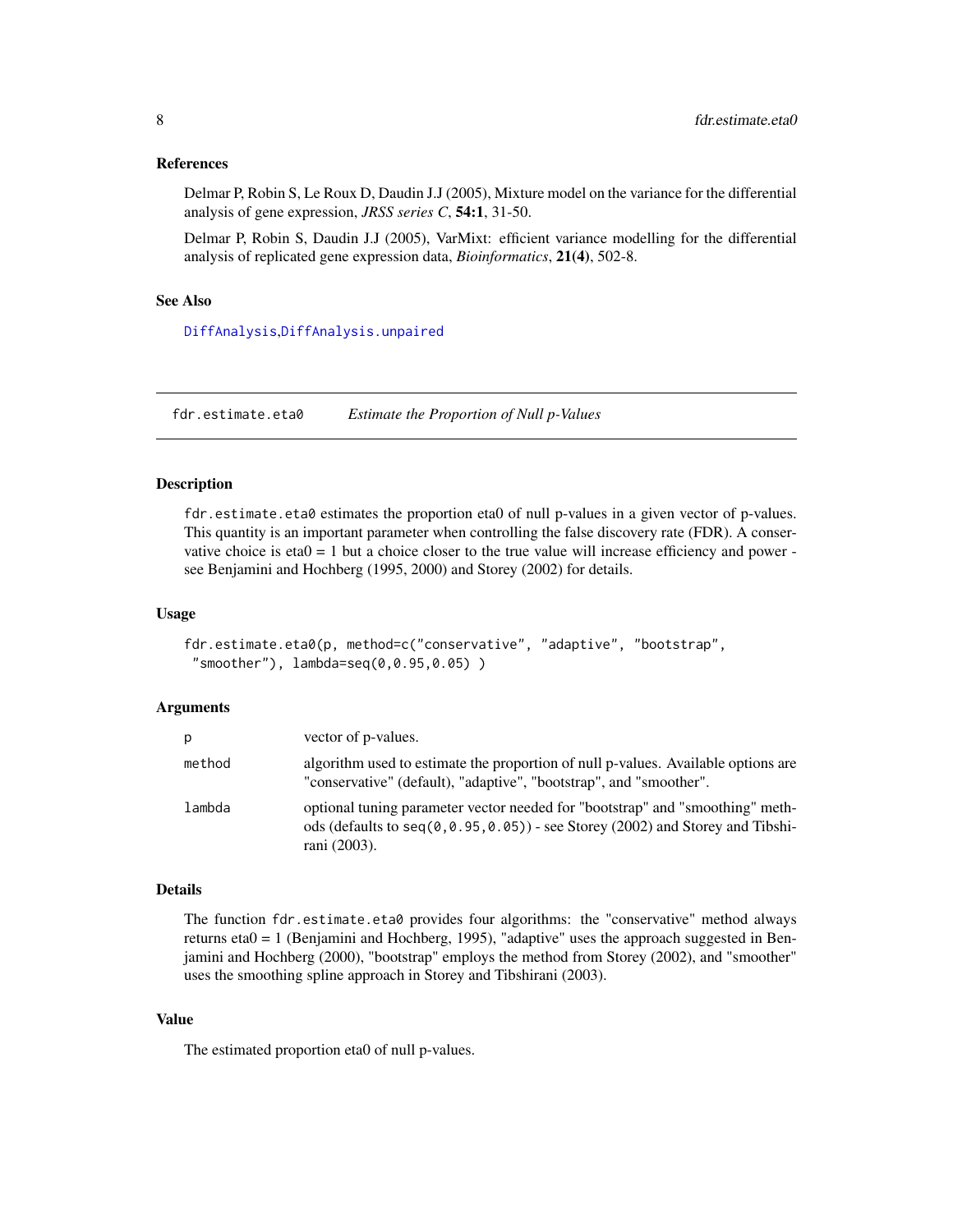#### <span id="page-8-0"></span>Author(s)

Konstantinos Fokianos (<http://www.ucy.ac.cy/~fokianos/>) and Korbinian Strimmer.

Adapted in part from S-PLUS code by Y. Benjamini and R code from J.D. Storey ([http://genomics](http://genomics.princeton.edu/storeylab/). [princeton.edu/storeylab/](http://genomics.princeton.edu/storeylab/)).

#### References

*"conservative" procedure:* Benjamini, Y., and Y. Hochberg (1995) Controlling the false discovery rate: a practical and powerful approach to multiple testing. *J. Roy. Statist. Soc. B*, 57, 289–300.

*"adaptive" procedure:* Benjamini, Y., and Y. Hochberg (2000) The adaptive control of the false discovery rate in multiple hypotheses testing with independent statistics. *J. Behav. Educ. Statist.*, 25, 60–83.

*"bootstrap" procedure:* Storey, J. D. (2002) A direct approach to false discovery rates. *J. Roy. Statist. Soc. B.*, 64, 479–498.

*"bootstrap" procedure:* Storey, J. D., and R. Tibshirani (2003) Statistical significance for genomewide experiments. *Proc. Nat. Acad. Sci. USA*, 100, 9440-9445.

<span id="page-8-1"></span>filterByDefault *Filter applied on data before normalisation*

#### Description

Apply a filter on input data by deleting spots with values for filter.var are mentionned in *filter.fic* by deleting spots with flags equal to *flag0* (-100 by default).

#### Usage

```
filterByDefault(fileIN, flag0, m, filter.fic = filter.fic,
filter.var = filter.var, sep = sep, sep.write = sep.write,
dec.write = dec.write, ...)
```
#### Arguments

| fileIN     | input datafame.                                                                    |
|------------|------------------------------------------------------------------------------------|
| flag0      | $value(s)$ of flags to delete.                                                     |
| m          | number of identificant columns.                                                    |
| filter.fic | name of the file containing the values of the variable named filter var to delete. |
| filter.var | name of the variable concerned with deletion.                                      |
| sep        | the field separator string to use in the read, table function.                     |
| sep.write  | the field separator string to use in the write table function.                     |
| dec.write  | the string to use for decimal points in the write table function.                  |
| $\cdots$   | Further arguments to be passed to read.table.                                      |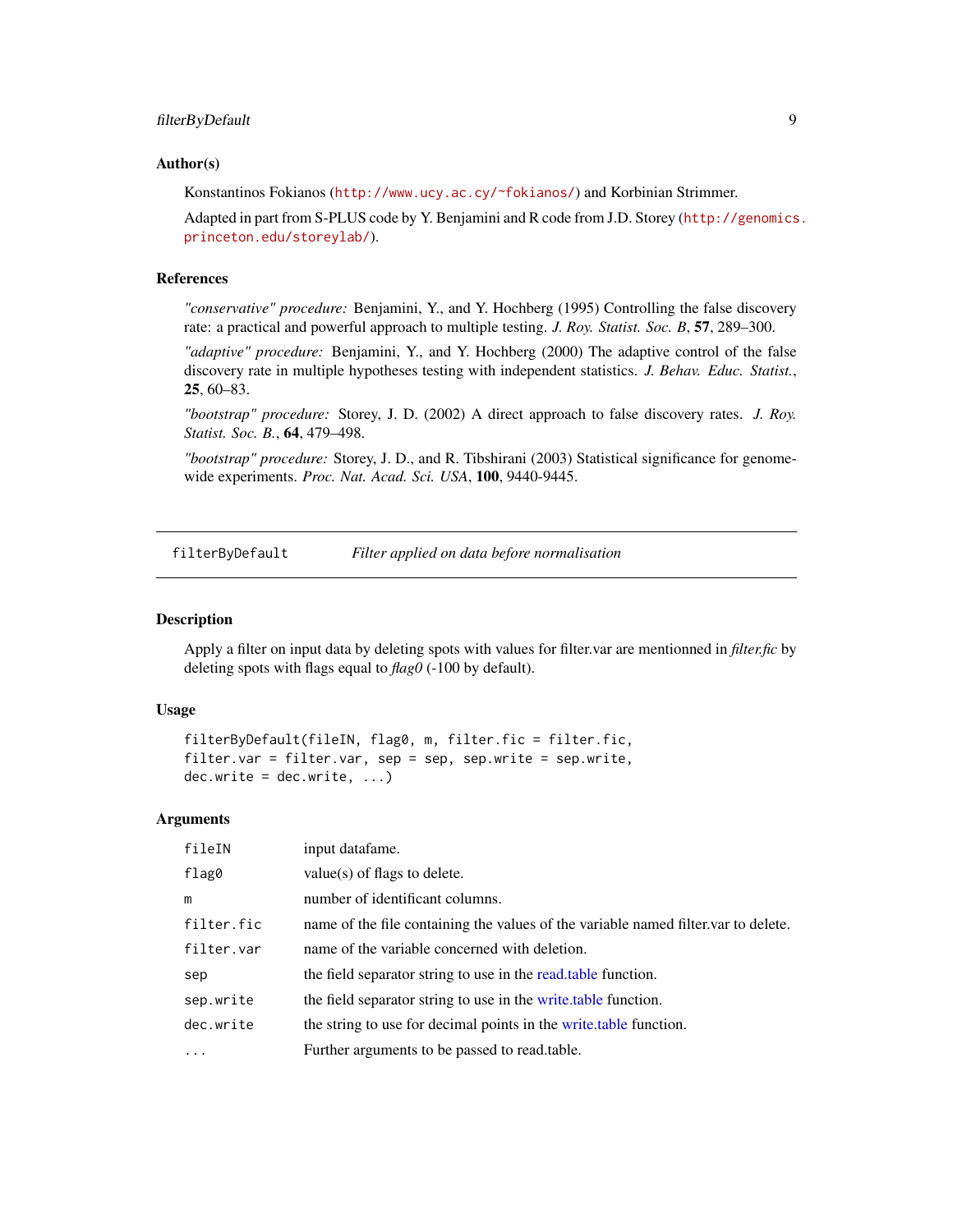### <span id="page-9-0"></span>Value

A subset of the input dataframe

#### Author(s)

J. Aubert

#### See Also

[normalisation](#page-13-1)

Intensity.Norm *Function to compute normalized intensity for each channel*

#### Description

Computes normalized intensity for each channel and each array from the file containing normalized data.

#### Usage

```
Intensity.Norm(fileIN = "resNorm.txt", n = 3, ind.array = NULL,
name.A = "A", name.M = "M.norm", sep = "\t", center = FALSE,
log.transf = TRUE, ...
```
#### Arguments

| fileIN     | input dataframe.                                                                                               |
|------------|----------------------------------------------------------------------------------------------------------------|
| n          | number of identificant columns.                                                                                |
| ind.array  | indices of arrays to use.                                                                                      |
| name.A     | character string containing a regular expression contained in the columnames<br>corresponding to the A values. |
| name.M     | character string containing a regular expression contained in the columnames<br>corresponding to the M values. |
| sep        | the field separator string to use in the read, table function.                                                 |
| center     | logical indicating wether data will be centered by array.                                                      |
| log.transf | logical indicating wether data will stay log-transformed.                                                      |
| $\cdots$   | Further arguments to be passed to read.table.                                                                  |

#### Value

A R dataframe containing the n first columns of the input dataframe and the "normalized" intensity for the red and green channels of each chosen array.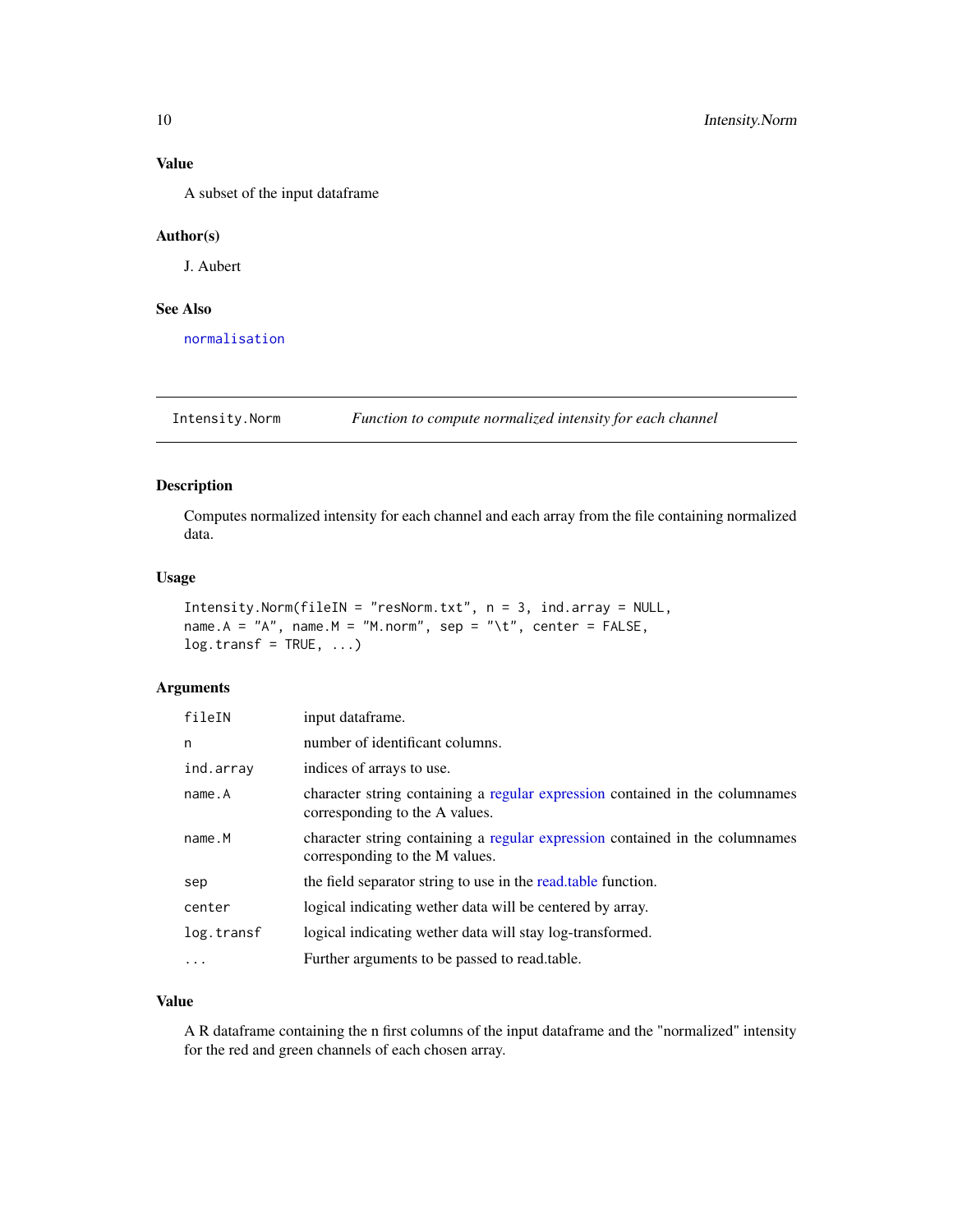#### <span id="page-10-0"></span> $LBI$  11

#### Author(s)

J. Aubert

# References

Thorne, N.P. (2004) Single-channel normalisation and analysis of twocolour cDNA microarray data, PhD thesis

### See Also

[normalisation](#page-13-1)

<span id="page-10-1"></span>LBI *Label Bias Index*

#### Description

This function calculates the LBI (Label Bias Index) for two self-self hybridization microarrays.

#### Usage

```
LBI(infile, name.M = "M.norm", ind.array = 1:2, graph = TRUE,
graphout = "FigM1M2")
```
#### Arguments

| infile    | input data file with normalized log-ratio base 2.                                                              |
|-----------|----------------------------------------------------------------------------------------------------------------|
| name.M    | character string containing a regular expression contained in the columnames<br>corresponding to the M values. |
| ind.array | the indices of arrays to analyze.                                                                              |
| graph     | logical indicating wether to perform graphics.                                                                 |
| graphout  | name of the graphic output.                                                                                    |

#### Author(s)

J. Aubert

### References

Martin-Magniette M.L, Aubert J, Cabannes E, Daudin J.J (2005) Evaluation of the gene-specific dye bias in cDNA microarray experiments, *Bioinformatics*, 21(9), 1995-2000.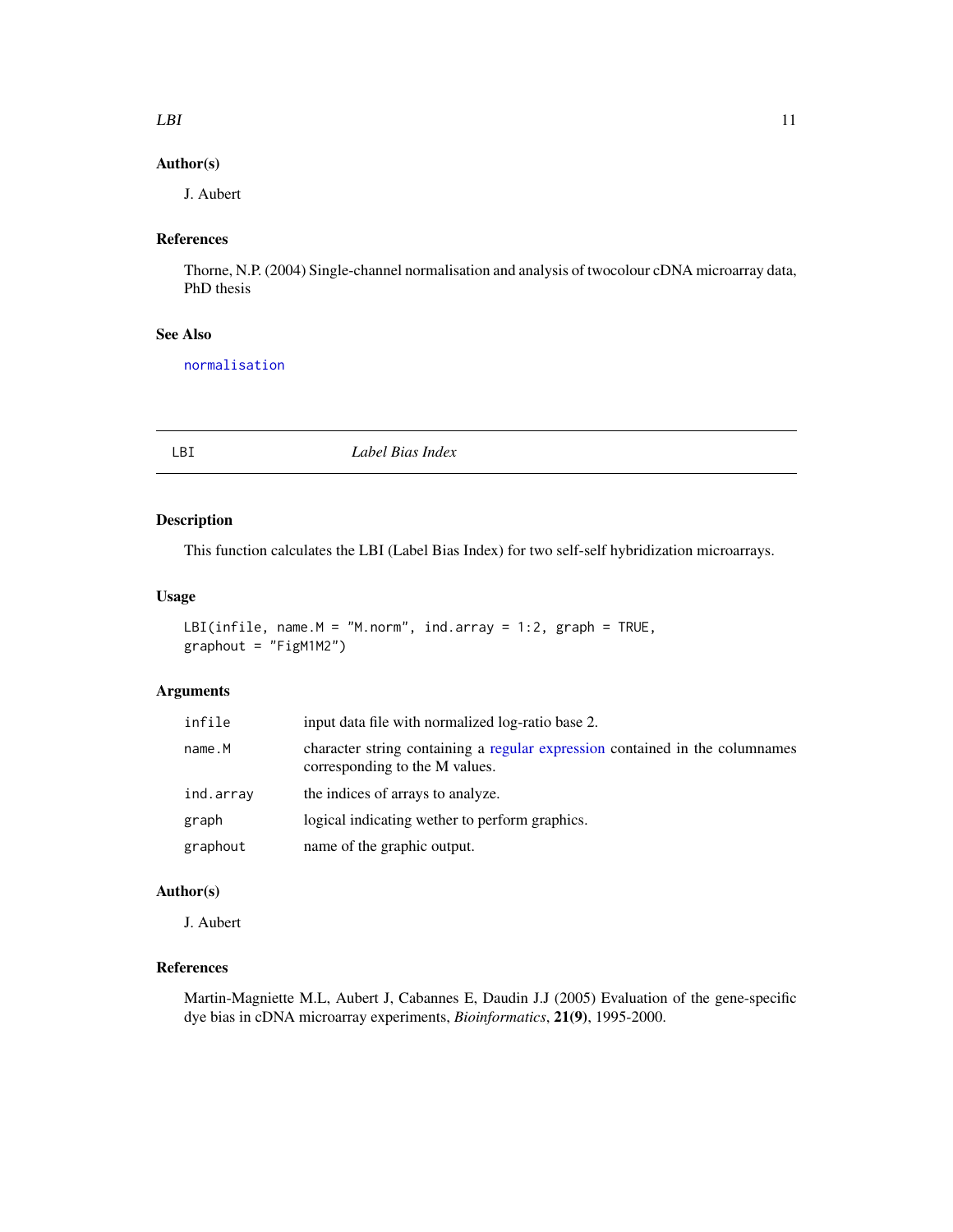<span id="page-11-1"></span><span id="page-11-0"></span>

#### Description

Estimation of local false discovery rates

#### Usage

```
LocalFDR(dataf = dataf, graph = TRUE, method = NULL, lambda0 = 0.5,
smoothing = "1", thres = c(0.01, 0.05, 0.1, 0.2), mm = c(3, 5, 15, NA))
```
#### Arguments

| dataf     | input data file with two columns $(1 = \text{gene name}, 2 = \text{ordered raw puzzles}).$                                                                          |
|-----------|---------------------------------------------------------------------------------------------------------------------------------------------------------------------|
| graph     | if TRUE a pdf graphic is created.                                                                                                                                   |
| method    | method for estimating m0. This must be one of the strings "adaptive", "conser-<br>vative", "bootstap", "smoother" or NULL.                                          |
| lambda0   | value used in calculating m0.                                                                                                                                       |
| smoothing | "1" for the initial published method, "2" for the PAVA method isotonic (mono-<br>tonely increasing nonparametric) least squares regression - see P. Broberg (2005). |
| thres     | threshold defining intervals used for the movering average smoothing.                                                                                               |
| mm        | parameter defining intervals used for the movering average smoothing.                                                                                               |

#### Value

- if graph = TRUE, a file of graphics named LocalFDRGraph.pdf

- A data file (LocalFDRFile.txt) with 4 columns : gene name, raw pvalues and two columns corresponding to smoothed FDR values.

#### Author(s)

J. Aubert

#### References

Aubert J, Bar-Hen A, Daudin J.J, Robin S (2004) Determination of the differentially expressed genes in microarrays experiments using local FDR, *BMC Bioinformatics*, 5:125.

Aubert J , Bar-Hen A, Daudin J.J, Robin S (2005) Correction: Determination of the differentially expressed genes in microarray experiments using local FDR, *BMC Bioinformatics*, 6:42.

Per Broberg (2005) A comparative review of estimates of the proportion unchanged genes and the false discovery rate, *BMC Bioinformatics* 6:199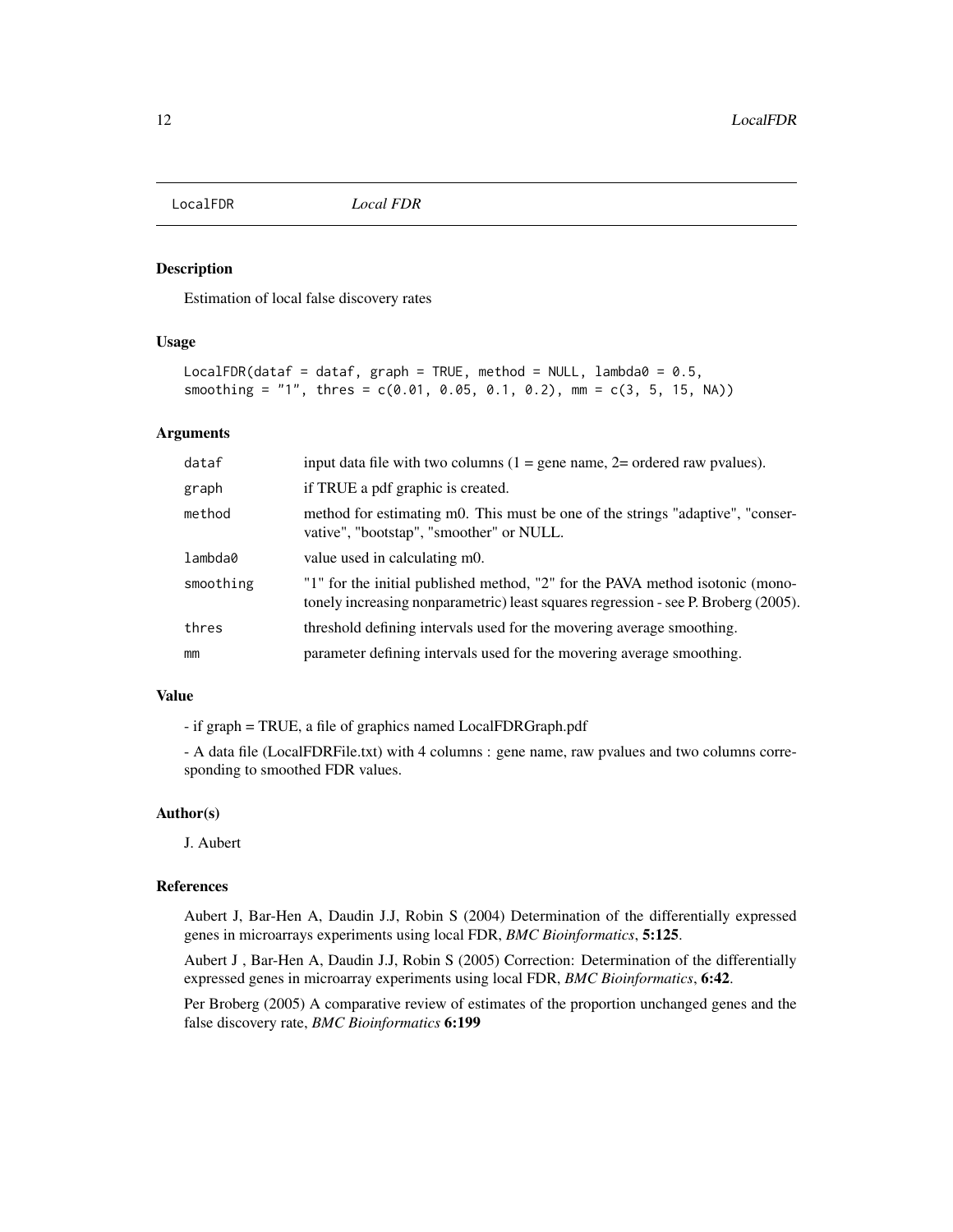<span id="page-12-1"></span><span id="page-12-0"></span>MeanBySpot *Mean By Spot*

#### Description

Computes the mean on the different values of spots grouping by *by.var*.

# Usage

```
MeanBySpot(fileIN, n = 3, name.A = "A", name.M = "M.norm",
by.var = "ID", na.rm=TRUE)
```
# Arguments

| fileIN | input dataframe.                                                                                               |
|--------|----------------------------------------------------------------------------------------------------------------|
| n      | number of identificant columns.                                                                                |
| name.A | character string containing a regular expression contained in the columnames<br>corresponding to the A values. |
| name.M | character string containing a regular expression contained in the columnames<br>corresponding to the M values. |
| by.var | name of the grouping variable.                                                                                 |
| na.rm  | a logical value indicating whether NA values should be stripped before the com-<br>putation proceeds           |

#### Value

A R dataframe

### Author(s)

J. Aubert

# See Also

[DiffAnalysis](#page-2-1), [DiffAnalysis.unpaired](#page-4-1),[mean](#page-0-0)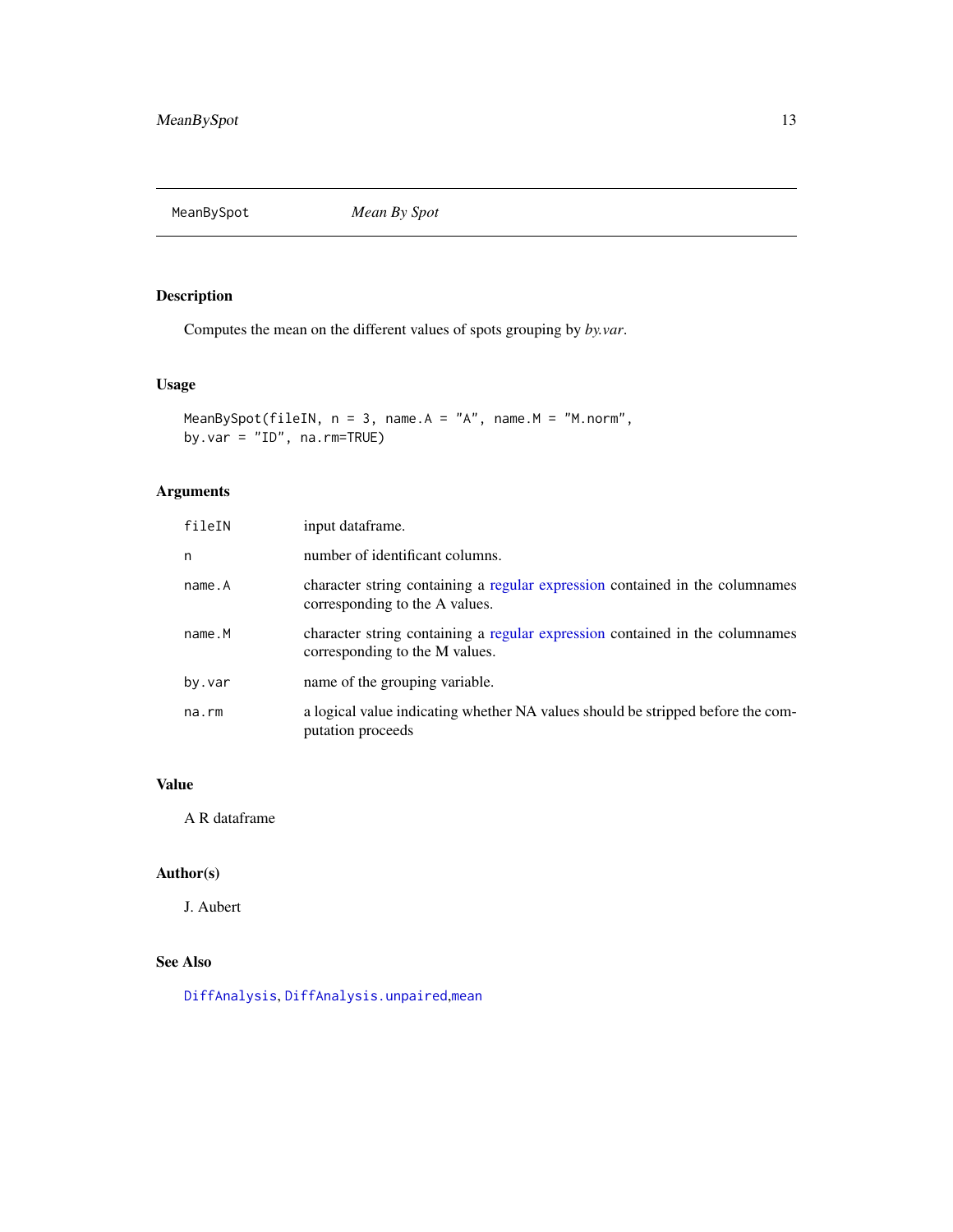#### Description

Performs the data normalization using a general loess and a block effect correction via the subtraction of the median by block if there is a Block column.

#### Usage

```
normalisation(fileIN = NULL, Red = "F635.Median", Green = "F532.Median",
n = 3, flag = -100, graph = TRUE, filter.function = filterByDefault,
filter.fic = NULL, filter.var = NULL, sep.write = "\t", dec.write = ".",
header = TRUE, sep = "\t", skip = 0, ...)
```
#### Arguments

| fileIN          | on optional regular expression contained in names of the files to analyze                                                             |
|-----------------|---------------------------------------------------------------------------------------------------------------------------------------|
| Red             | name of the column containing the Cy5 values                                                                                          |
| Green           | name of the column containing the Cy3 values                                                                                          |
| n               | number of identificant columns                                                                                                        |
| flag            | list of flags values to delete                                                                                                        |
| graph           | logical indicating wether to perform graphics                                                                                         |
| filter.function |                                                                                                                                       |
|                 | function to perform before beginning the normalization                                                                                |
| filter.fic      | argument passed to filter. funtion - file containing the values of the variable<br>named <i>filter.var</i> to delete                  |
| filter.var      | argument passed to filter. funtion                                                                                                    |
| sep.write       | the field separator string to use in the write table function                                                                         |
| dec.write       | the string to use for decimal points in the write table function                                                                      |
| header          | a logical value indicating whether the file contains the names of the variables as<br>its first line. Used in the read.table function |
| sep             | the field separator string to use in the read, table function                                                                         |
| skip            | integer: the number of lines of the data file to skip before beginning to read data.                                                  |
| $\cdots$        | Further arguments to be passed to read.table.                                                                                         |

#### Details

By default *fileIN=NULL* and the files to analyze have to be choosen among all the files in the working directory. If fileIN is not NULL, only file names which match the [regular expression](#page-0-0) fileIN will be proposed to the normalization step.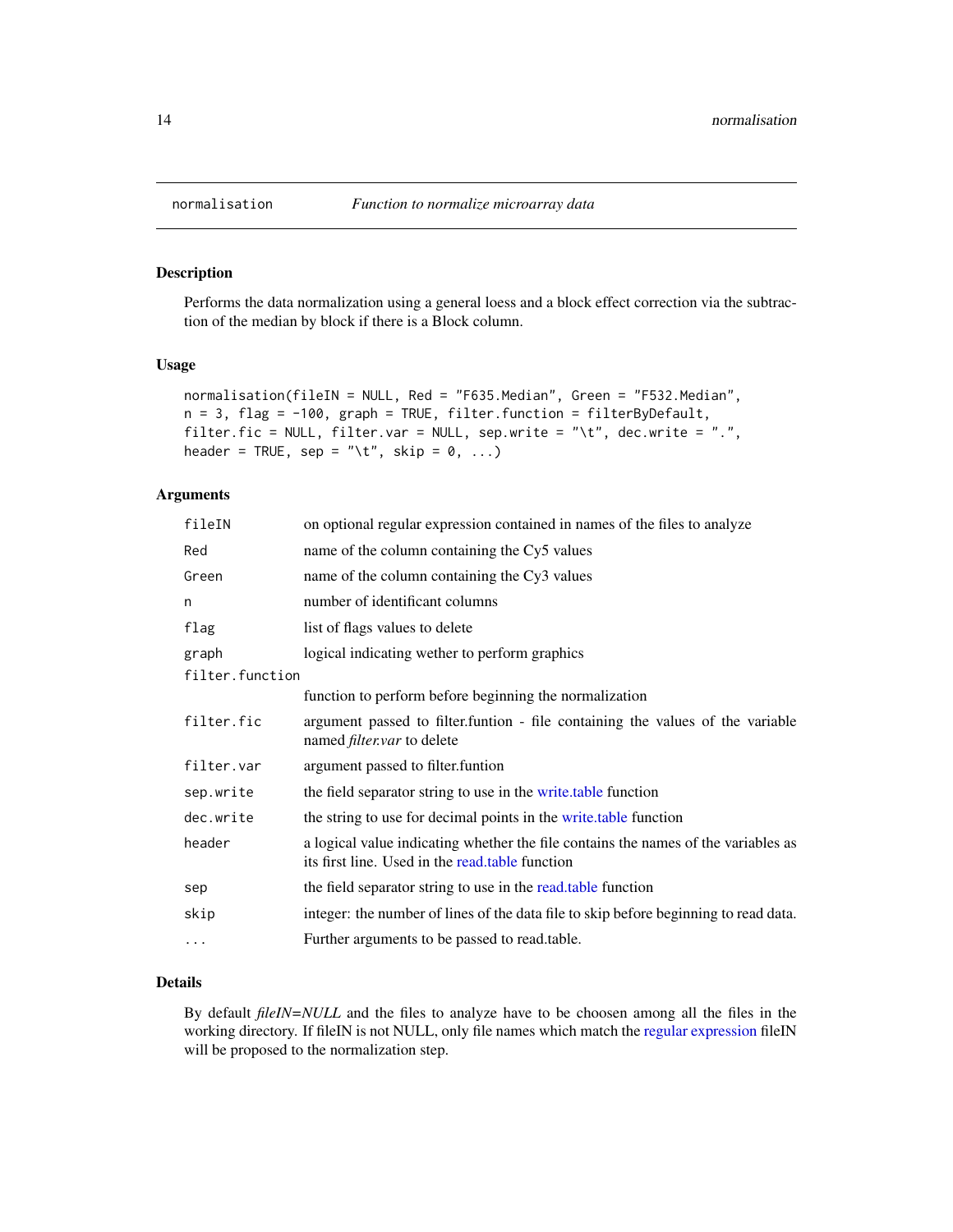#### <span id="page-14-0"></span>spleen 15

#### Value

A file *resNorm.txt* containing the normalized data and if *graph=TRUE* a file .pdf per array with graphics

#### Author(s)

J. Aubert

#### References

Yang, Y., Dudoit, S., Luu, P., Lin, D., Peng, V., Ngai, J. and Speed, T., (2002), Normalization for cDNA microarray data: a robust composite method addressing single and multiple slide systematic variation, *Nucleic Acids Research* 30.

#### See Also

[filterByDefault](#page-8-1),[read.table](#page-0-0)

spleen *Spleen Data set*

#### Description

An example data set for paired data analysis. A dataframe with the normalized Spleen data set as used in the original article.

#### Usage

data(spleen)

#### Format

spleen is a dataframe. The first column contains gene names. The 6 columns A.1 to A.6 contain normalized mean log-intensity and the 6 columns M.1 to M.6 correspond to normalized log-ratio

#### References

P. Delmar, Robin, S., Tronik-Le Roux S. and Daudin J.-J. (2005) Mixture model on the variance for the differential analysis of gene expression data, JRSS series C, 54(1), 31:50

#### See Also

[DiffAnalysis](#page-2-1)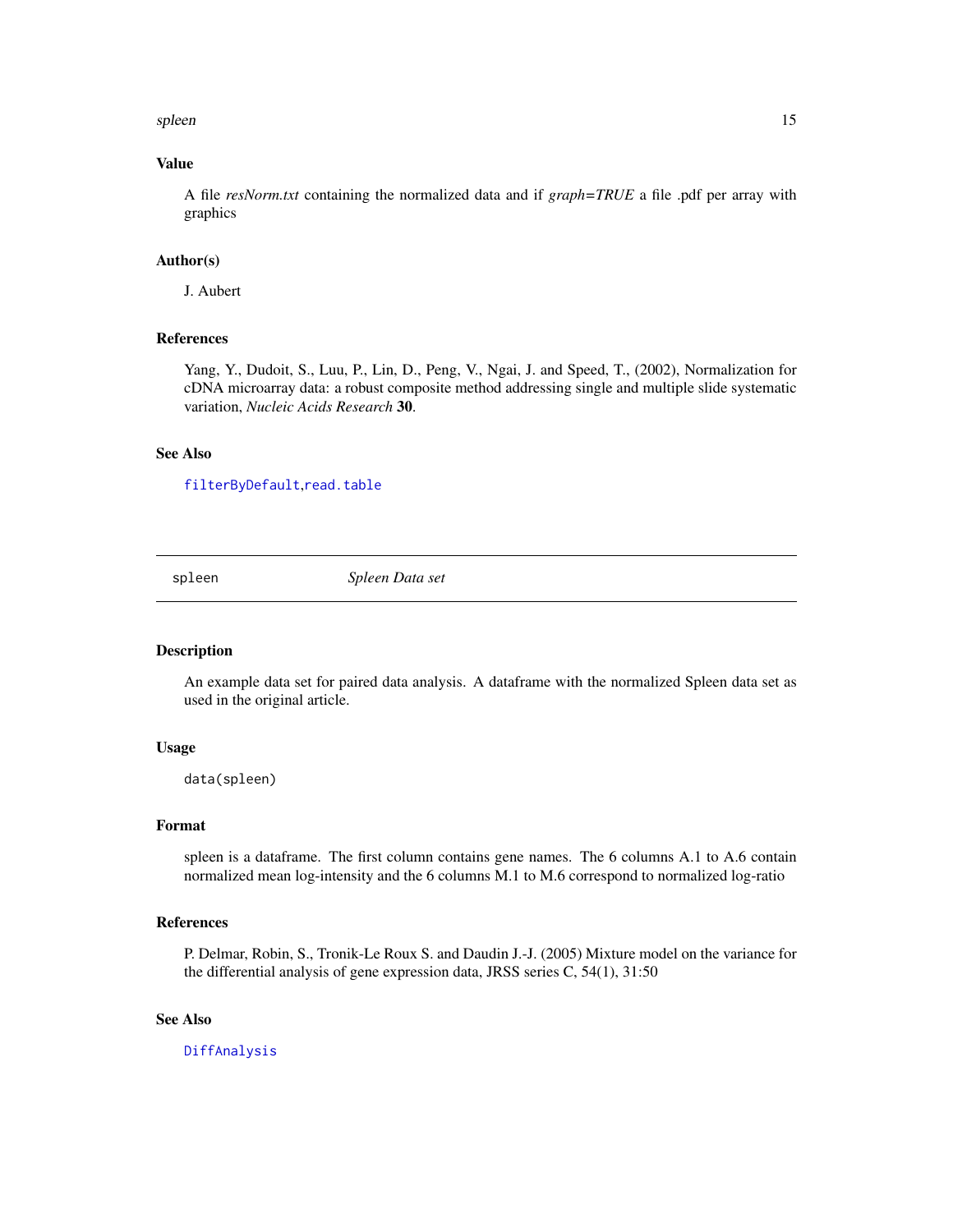# Examples

data(spleen)

- # resSpleen <- DiffAnalysis(spleen,n=1,ind.array=1:6,name.A="A.",name.M="M.",
- # varmixt.meth=TRUE,dyeswap=TRUE,indDS=c(2,4,6))
- # Histogramm of the raw-pvalues
- # hist(resSpleen\$PValueVM)